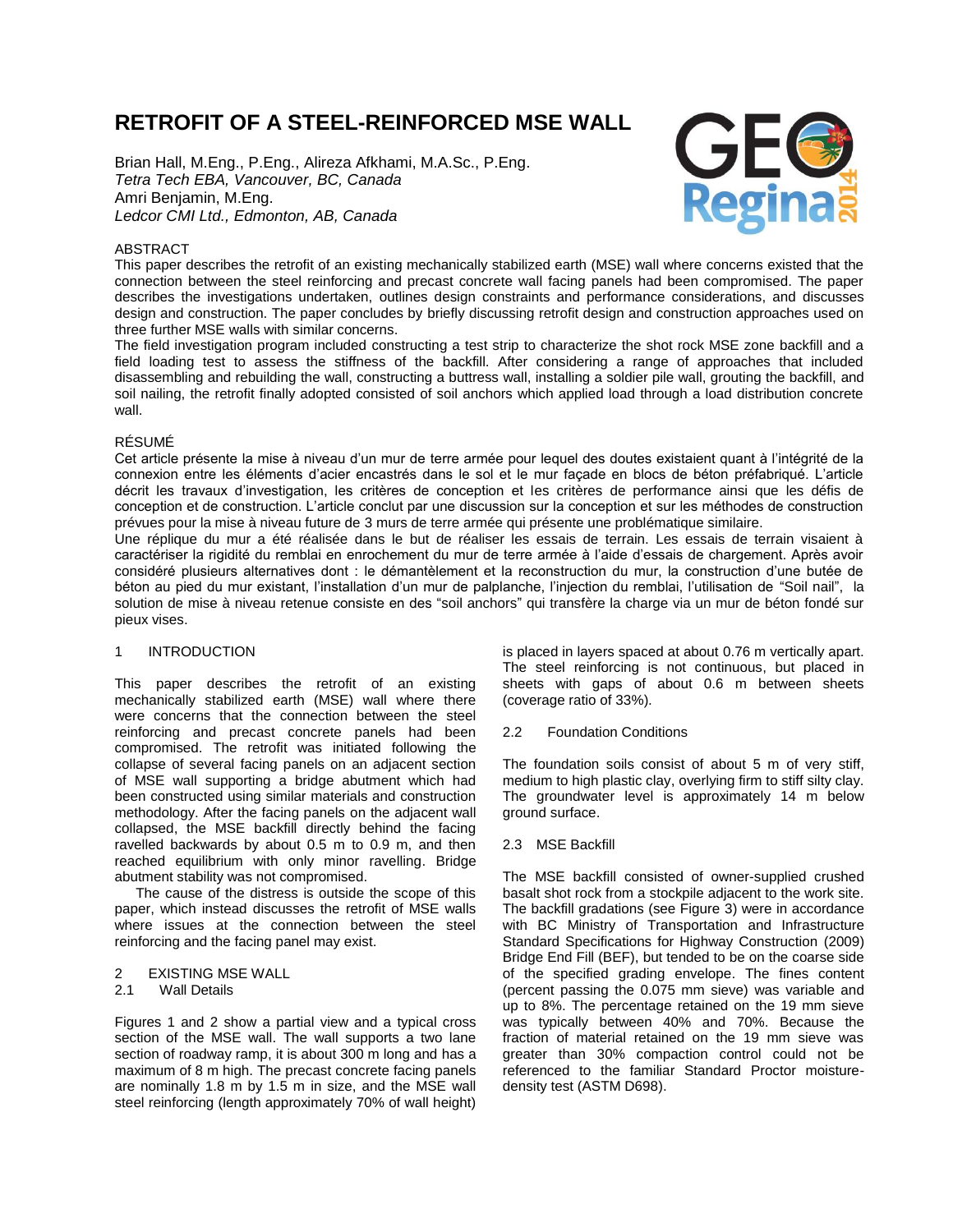

Figure 1. MSE wall prior to retrofit.



Figure 2. Typical section.



Figure 3. Typical MSE backfill gradation.

Backfill placement and compaction was undertaken generally as follows:

- The material was placed in 250 mm thick loose lifts.
- Each lift was compacted using a CAT CS-323C compactor (nominal 5 tonne static weight).
- A 0.9 m wide zone directly behind the facing was compacted (after the main MSE backfill had been compacted) using a 90 kg plate compactor to limit compaction loads on the facing panels.

#### 3 DESIGN APPROACH

3.1 Constraints, Conditions and Requirements

The retrofit had to be designed to account for the following:

- The wall was located 0.5 m to 0.8 m from the property line so there was very limited space in front to accommodate permanent repairs (see Figure 2). However, a temporary construction easement to allow the retrofit to be constructed was negotiated.
- The mechanism of potential failure was not fully understood and there were differing opinions as to what had caused the collapse of the facing elements on the adjacent MSE wall supporting the bridge abutment. However, the potentially compromised connections were confined to the lowermost 0.6 m to 2.2 m of the wall and the upper connections were shown to be adequate.
- There was no evidence from visual observations or survey monitoring that, at the time the retrofit was undertaken, the wall was experiencing distress.
- At the time of the retrofit, the wall had been in place for about 18 months, so much of the potential settlement of the underlying native soils had occurred. This was confirmed by ongoing monitoring of the wall.
- The retrofit had to have 100-year design life.
- No highway traffic interruption was permitted during retrofit construction.

# 3.2 Previous Case Histories

A review of MSE wall case histories in which facing panels had bulged or collapsed without impacting the overall stability of the MSE structure was undertaken. These case histories showed that a range of retrofit options had been specified depending on the type of distress experienced as summarized below:

- *Corrosion of the steel connection from corrosive backfill:* Armour et al 2004 discussed a retrofit consisting of horizontal drilled and grouted cross-ties for back-to-back sections of MSE and anchored soldier piles at a bridge abutment.
- *Excessive differential settlement between the facing panels and the backfill* (Kim et al 2010, Neely and Tan 2011, Sankey et al 2011). In several of the case histories the facing panels were removed and re-set to relieve the stress on the steel reinforcement.
- *Poor quality backfill and inadequate backfill compaction* (Leonards et al 1994, Reith et al 2003, Thome et al 2005, Hossain et al 2012). Repairs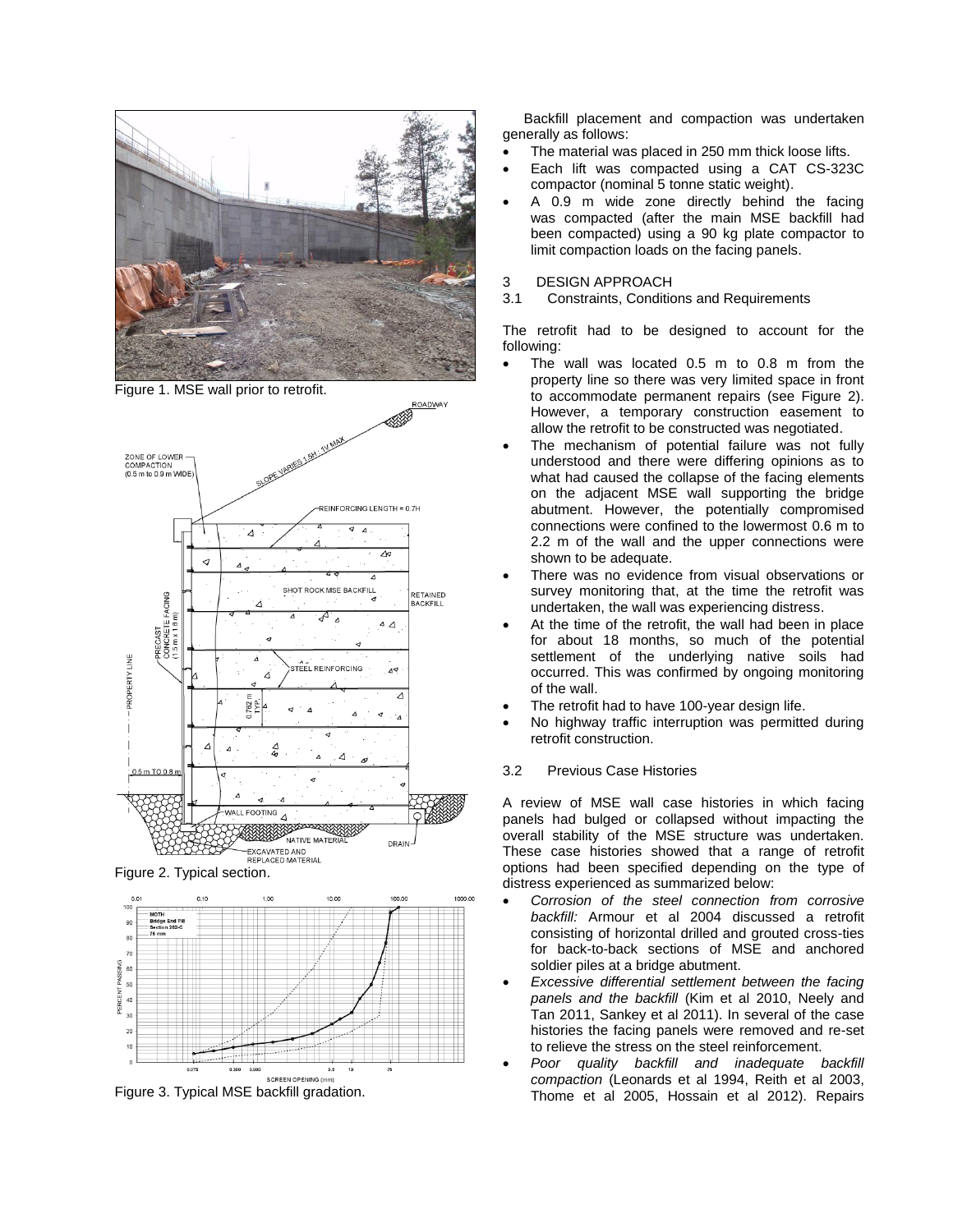included a range of dismantling and rebuilding the wall, to stabilizing the wall using soil nails.

- *Backfill loss* (Galvan, Heere et a 2001). Repairs included pressure and compaction grouting, anchored soldier pile walls in areas of the most severe movement (Galvan), and shotcrete shoring (Heere et al 2001).
- *Poor drainage* (Thome et al 2005, Neely 2011, Lee et al 2013). Uncontrolled water inflow in to the backfill causing hydro-compaction of the backfill. In most cases surface drainage improvements were implemented.
- *Frost susceptible backfill* (Neely 2011). In this case history the collapsed panels were repaired by fieldsplicing replacement panels to the existing reinforcing strips and filling the void with non-frost susceptible backfill. However, after 20 years the panels again started bulging and required repairs.

#### 3.3 Investigations

The available case histories indicate that distress is often related to backfill quality. Therefore, it was decided to characterise the compressibility and settlement potential of the shot rock backfill by constructing a control test strip followed by a full-scale loading test on a section of completed MSE wall.

The objective of the test strip (about 20 m long by 5 m wide) was to assess the expected settlement of compacted backfill by undertaking in situ density testing and settlement measurements under different levels of compaction to simulate the settlement due to traffic loading. The test used the same shot rock backfill and loose layer thickness, and the same compactor as was used in the original backfill compaction.

Two tests were conducted, the first using a 250 mm loose layer thickness, and the second a 150 mm loose layer thickness. The first test used a CAT CS-323-C compactor (5 tonne static mass). After each pass the in situ density was measured at several locations using a nuclear density meter, and after eight passes, the settlement magnitude was measured. After a further eight passes (cumulative total of 16 passes) settlement magnitude and density were again measured. Finally the layer was compacted using eight passes of a BOMAG BW213 DH-3 compactor (12.7 tonne static mass) and settlement and density again measured.

| Loose<br>Layer<br>(mm) | Compactor<br><b>Used</b> | No. of<br><b>Passes</b> | Cumulative   Increase in   Cumulative<br><b>Dry Density</b><br>(%) | <b>Settlement</b><br>(mm) |
|------------------------|--------------------------|-------------------------|--------------------------------------------------------------------|---------------------------|
| 250                    | 5 tonne                  |                         | 11                                                                 | 60                        |
|                        | 5 tonne                  | 16                      | 16                                                                 | 70                        |
|                        | 12.7 tonne               | $24*$                   | 17.5                                                               | 75                        |
| 150                    | 5 tonne                  |                         | 12                                                                 | <b>Not</b>                |
|                        | 5 tonne                  | 16                      | 18                                                                 | Measured                  |

The results obtained are summarized in Table 1.

Table 1. Test strip results.

\* 16 passes of 5 tonne, plus 8 passes of 12.7 tonne compactor

The test strip provided the following insights:

 Large rock fragments were mostly broken up by the compactor.

- The compacted material was very variable and areas of open-graded rock with voids were juxtaposed between areas of more well-graded material.
- An additional settlement of about 5 mm occurred under the 12.7 tonne roller was considered to provide an indication of the maximum likely settlement.

The field loading test consisted of piling standard Lock-Blocks™ three square (i.e. 4.5 m by 4.5 m on plan) to four blocks height (i.e. 3 m height) on the MSE backfill and measuring the settlement as each row of blocks were placed, and for 5 days following placement of the final row of blocks. The average contact pressure with four bocks amounted to 72 kPa. The footprint dimensions of the loaded area were selected to limit stress increments in the underlying native soils.

Although, the loading was applied statically and did not model repetitive traffic loading, it provided an indication of compressibility of the compacted fill. The average settlement measured over the duration of the test amounted to about 6 mm, and most of this was recoverable on removal of the lock blocks.

Based on assessment of the available data and test results it was concluded that the likely long-term internal settlement of the MSE backfill would not exceed about 0.5 to 1% of the backfill thickness. Tests conducted to measure the tolerable free rotation of the panel connection showed that the steel reinforcing could rotate freely. Therefore the 0.5% to 1% backfill settlement was considered unlikely to compromise the connection.

# 3.4 Conceptual Design

After considering a range of retrofit approaches ranging from doing nothing, disassembling and rebuilding the wall, constructing a new wall in front of the existing wall to act as a buttress, installing soldier piles, grouting the backfill to form a solid block, soil nailing, etc., the retrofit adopted consisted of soil anchors bearing against a load distribution wall constructed in front of the precast panels to distribute the load uniformly over the panels.

The limited space in front of the wall prevented the use of buttress type solutions, and the variable permeability of the backfill made grouting an uncertain option. Soil nails were disregarded because of concerns about the movement required to engage the soil nails and because it would be difficult to address corrosion concerns due to expected variable grout takes.

#### 3.5 Detailed Design

Detailed design was undertaken for two typical sections with different heights. The lower section (about 5 m in height) included one row of reinforcing with potentially compromised connections, where one row of soil anchors would be installed. The higher section (about 8 m in height) included a 2.2 m height with three rows of potentially compromised connections, where two rows of soil anchors, 1.5 m spaced vertically, would be installed.

The anchor capacity was estimated using the design approach given in AASHTO 2002 and checked by CFEM 2006 methodology. The bond length of the anchors was estimated based on an ultimate bond stress of 150 kPa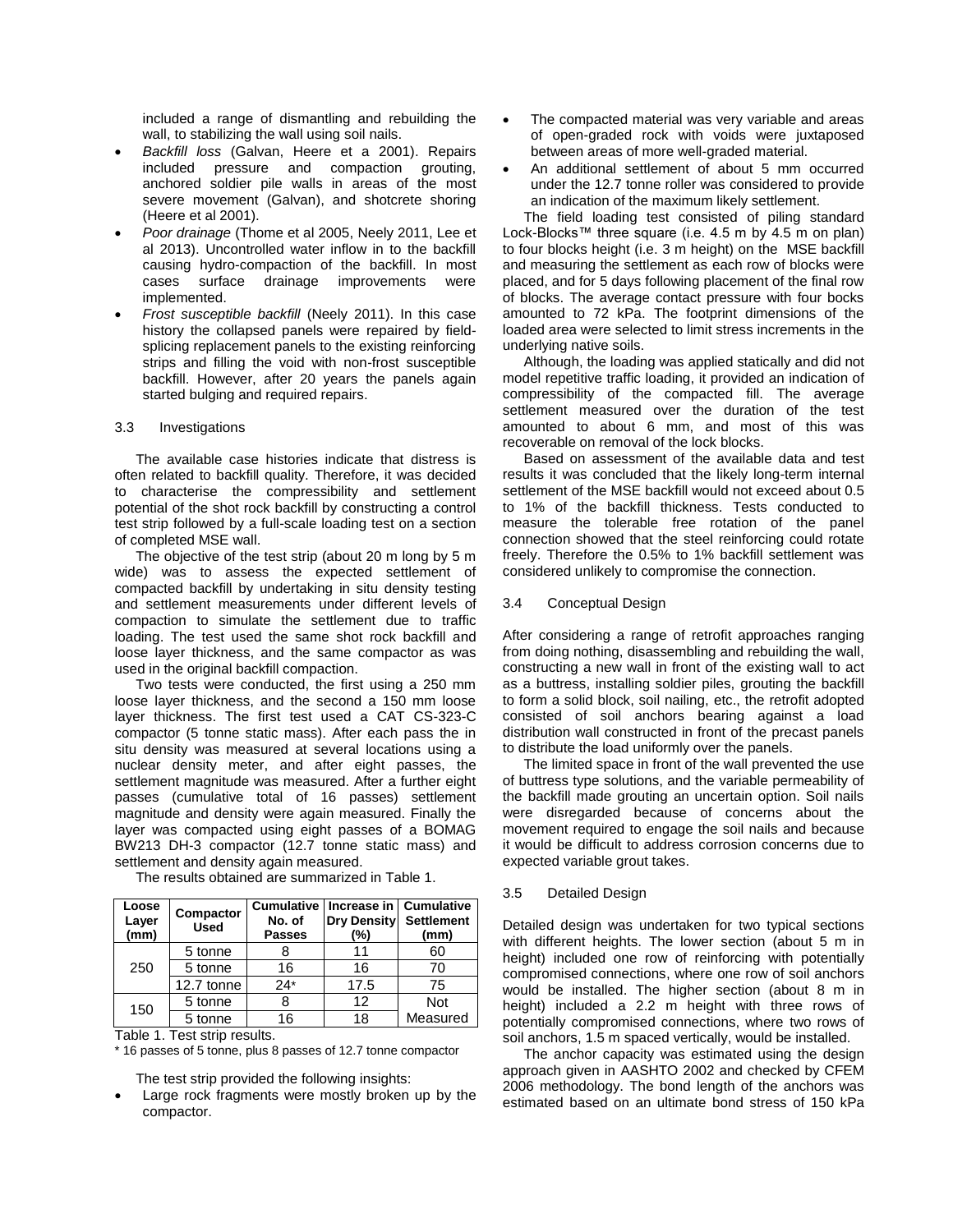between the grout and shot rock MSE backfill (based on FHWA typical values for dense to very dense sand and gravel). The free length of the anchors was selected based on the geometry of the potential active wedge and considering FHWA recommendations for minimum free length.

The MSE wall geometry in conjunction with the above anchors was modeled in Slope/W software to assess the location of the critical slip surface as well as the global factor of safety. The design was based on the anchors carrying the full load of the wall (i.e. assuming that the steel reinforcing was not present).

The anchor design loads and lengths were then adjusted to achieve a minimum factor of safety of 1.5 for static conditions. This resulted in anchors spaced at 1.8 m horizontally with design loads varying from 100 to 130 kN.

Double corrosion protection (DCP) anchors of sizes #8 and #9 were used in the design and a drill hole diameter of 150 mm was taken for calculating the required bond length.

Installation of soil anchors had to consider the following:

- The shot rock backfill would be difficult for anchor installation and grout takes would be high.
- If the anchors were stressed, compression of the 0.9 m backfill zone directly behind the facing panel could cause cracking of the panel. Early in the design the structural engineer identified this risk.
- The anchor location would need to take account of the location of the steel reinforcing and the bending capacity of the facing panels.

In order to distribute the anchor loads evenly and reduce the risk of differential movement between the facing panels, a 280 mm thick concrete load distribution wall (1.5 m and 3 m in height) was designed for the entire length of the lower portion of the wall (see Figure 4). The structural engineer further required helical piles be installed under the load distribution concrete wall due to the concern that the vertical component of the anchor load plus the weight of the concrete wall would damage the facing panels and open the joints between adjacent panels.

Figure 5 shows the typical retrofit design used for the subject MSE wall.

#### 4 CONSTRUCTION

4.1 Construction Sequence

The sequence of the retrofit construction consisted of the following steps:

- Conduct pre-production helical pile and anchor testing to verify the pull-out resistance and ultimate bond stress.
- Install helical piles at nominal 1.8 and 3.6 m spacing (52 total).
- Construct load distribution concrete wall incorporating a PVC sleeve for later installation of anchors.
- Drill and install anchors one or two rows at 1.5 m vertical and 1.8 m horizontal nominal spacing.
- Proof/creep/performance test anchors, and lock them off at 40 kN (which is 30% to 40% of the design load).
- Grout up anchor heads.



Figure 4. Typical anchor head and concrete blister section.



Figure 5. Typical retrofit design.

#### 4.2 Verification Tests

Prior to installation of production anchors, and to verify the unit bond stress, two sacrificial test anchors were installed in the existing MSE wall backfill and tested.

These tests did not reach failure but did indicate that the ultimate bond stress was in excess of 150 kPa with maximum 6 to 7 mm displacement (see Figures 6 and 7) being recorded.

A vertical anchor installed in native soil to provide an indication of bond stress for lower row of anchors showed a design bond stress of greater than 75 kPa.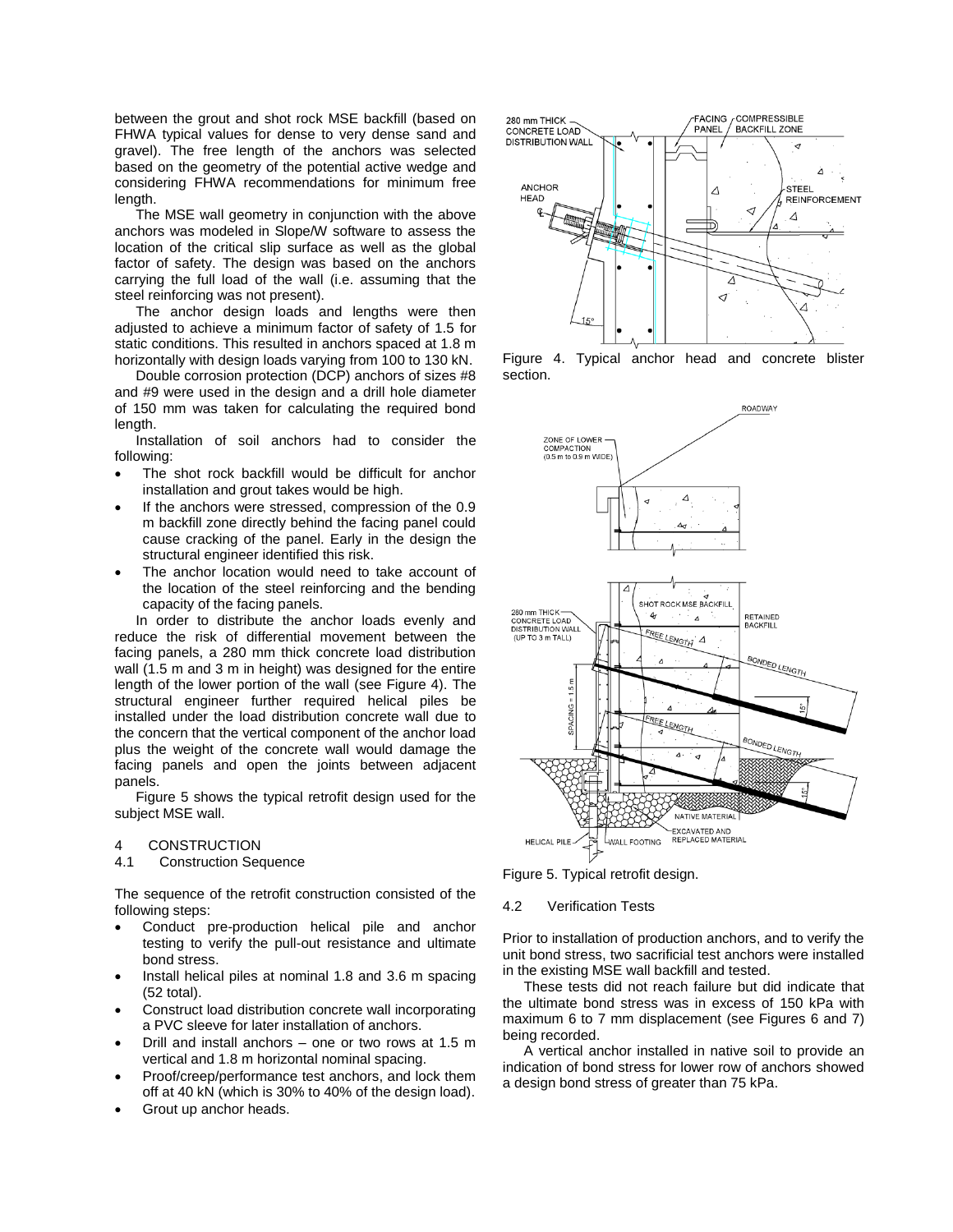

Figure 6. Pull-out test on a sacrificial anchor installed in the MSE backfill zone.



Figure 7. Load-deflection plot for bond stress verification anchors (133 mm diameter hole, 2.5 m bond length).

# 4.3 Helical Pile Installation and Testing

The piles were installed using an excavator-mounted hydraulic drive motor (Diggerdrive) with a torque rating of 16 kN.m. The piles consist of a lead section (2.1 m long with flights diameter of 254 mm, 305 mm and 355 mm) and SS175 extension rods with varying lengths of 0.9 m, 1.5 m and 2.1 m. Voids around the extension rod section were grouted using Basalite Microsil Anchor Grout through a 1.5 m long PVC pipe of 150 mm in diameter.

The minimum required pile length for the design load of 100 kN was found to be 8.8 m.

4.4 Production Anchor Installation and Testing

The anchor holes were 150 mm nominal diameter and drilled at a 15° inclination from horizontal (hole was cased to prevent the collapse), and the DCP anchors with centralizers every 3 m were placed in the hole and the bond length fully pressure grouted. Non-shrink Basalite Microsil anchor grout was used.

Figure 9 shows the ratio of actual/theoretical grout volume for bond length of the anchors. Typical section between Stations 1135 and 1185 consist of two anchors where the top row of anchors were installed first followed by the bottom row. As it can be seen in Figure 9, the bottom anchors took relatively less grout compared to the top anchors, which may be attributed to voids being partially grouted during installation of the top row of anchors.

In general, for sections consisting of two anchors the top row of anchors were installed first and the grout take within the bond length was around 3.5 to 4 times the net volume of the drill hole. The corresponding volume for the lower row anchors and for single anchor rows was generally between 1.5 to 2 times the theoretical volume.



Figure 8. Drilling and soil anchor installation.



Single Anchor · Double Anchor (top) △ Double Anchor (bottom) Figure 9. Ratio of actual/theoretical grout volume for the bond length of the anchors.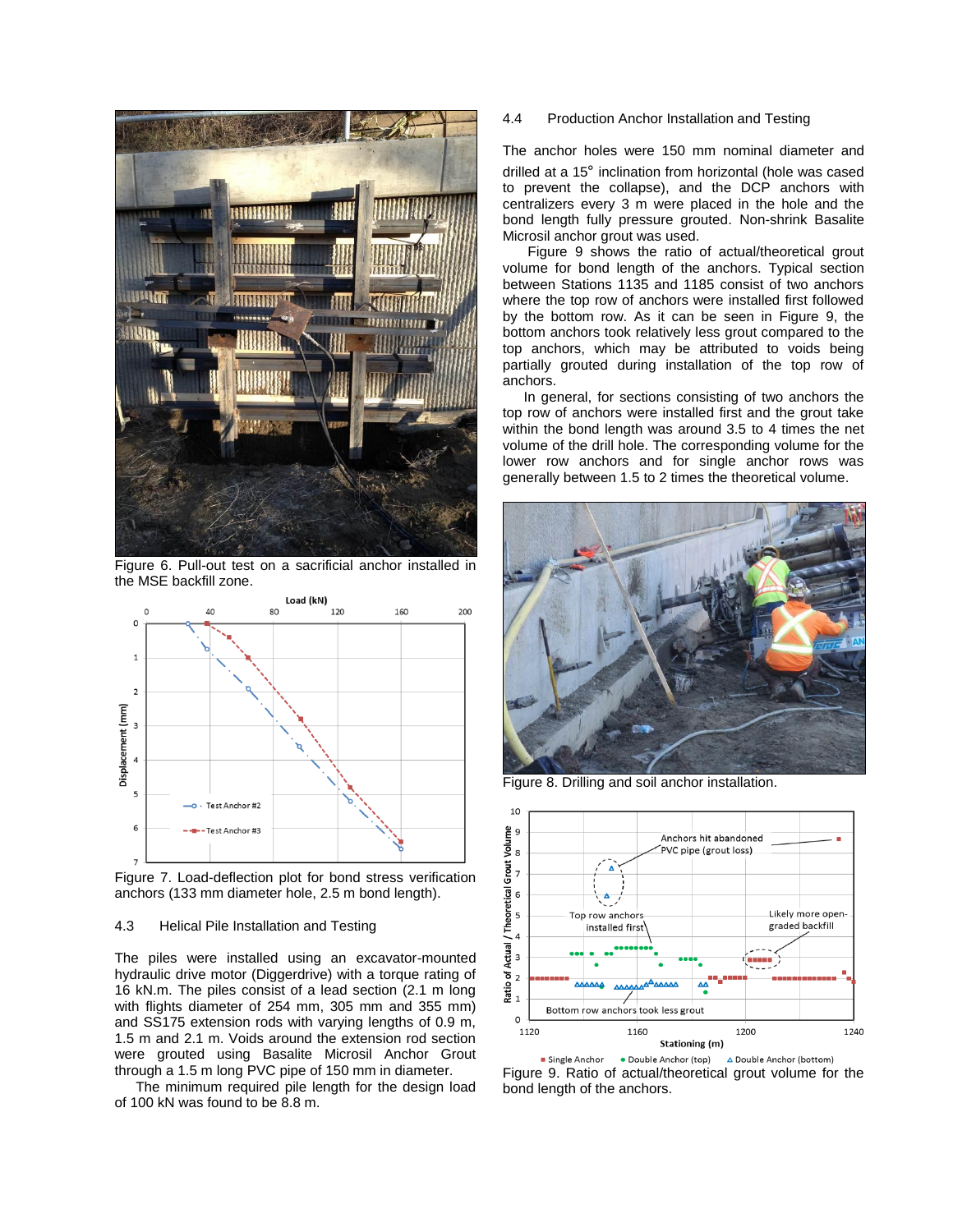The only issue encountered was excessive grout loss into an abandoned 300 mm diameter PVC pipe which had not been identified prior to construction. Grout takes for three anchors intersecting this pipe increased to between 45 and 57 bags (compared to the expected 13 to 16 bags). These anchors were gravity grouted in two stages and the installation angle for the adjacent anchors was adjusted to avoid the abandoned pipe.

#### 4.4.1 Proof Testing

Proof testing was completed on all anchors that did not undergo creep or performance testing. Proof testing consisted of incrementally increasing the load until the anchor was loaded to 133% of design load. This load was then held for 10 minutes and the movement of the anchor head was measured by two gauges. If movement was less than 1 mm during the 10 minute holding period, the anchor was considered to have passed the test. The total displacement of anchors under the maximum test load was generally between 5 to 8 mm (see Figure 10). The expected displacement based on the anchor configuration was between 5 to 13 mm.

Only one anchor failed the proof test. This anchor was post-grouted and successfully proof tested three days later.

# 4.4.2 Creep Testing

Performance testing was conducted by cyclically and incrementally loading and unloading the anchors to determine whether the anchor has sufficient resistance and if the apparent free length has been satisfactorily established. The magnitude of residual movement and rate of creep are shown in Figure 11.

#### 5 WALL PERFORMANCE

Observations during construction indicate the retrofit design was practical and verifiable (by pull-out tests), and in general construction proceeded smoothly and work was completed within about 40 days.

To date the retrofit appears to be working well and no obvious issues have arisen.

On average the retrofit cost amounted to about \$5,130/m<sup>2</sup> of exposed wall face.

A total of 20 points on the MSE wall were regularly surveyed during and shortly after construction to provide data regarding the magnitude of construction-induced wall movement. The maximum movement occurred within the early days of construction and was 13 mm. Most surveyed points were observed to move at most 10 mm in any direction.

#### 6 LESSONS LEARNED AND APPLICATIONS TO OTHER PROJECTS

Following completion of the MSE wall retrofit described above, three similar MSE walls supporting shallow bridge abutment footings supporting wildlife overpasses were subsequently retrofitted. Some of the lessons learned were applied and included the following:



Figure 10. Load-displacement plot for proof tests.



Figure 11. Creep movement versus load measured for two anchors.

- Anchors were installed at joints between panels to avoid drilling through the reinforcing steel. This again required a structural element (i.e. the concrete wall) to distribute the anchor loads evenly between adjacent panels.
- Anchors should be installed at 2 ∘ off horizontal to limit the vertical load component which reduced the potential for damage to the facing panels.
- Revise construction sequence to install cast-in-place concrete wall following anchor installation for improved constructability and aesthetics. This also minimizes delays in anchor installation and testing due to concrete strength concerns.
- Complete full survey of existing structures and backfill to ensure existing conditions are still in alignment with as-built information from original construction

 In one of the walls retrofitted there was insufficient backfill behind the wall to allow the use of soil anchors. In this case deadman anchors were installed (see Figure 12) by constructing walls behind the abutment and then drilling anchors through the walls to intersect the deadman which were then subsequently buried.